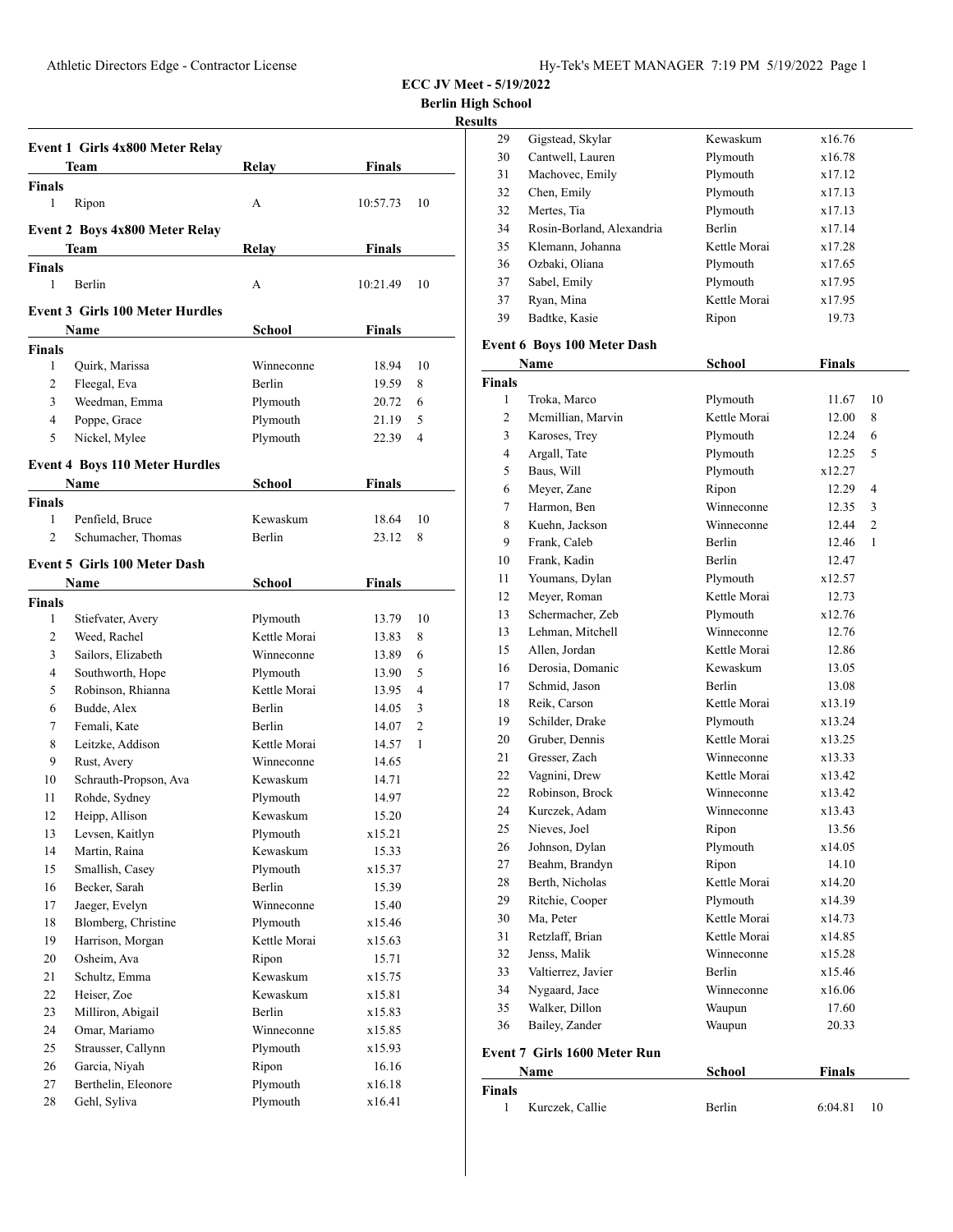| Hy-Tek's MEET MANAGER 7:19 PM 5/19/2022 Page 2 |  |  |  |
|------------------------------------------------|--|--|--|
|------------------------------------------------|--|--|--|

**Berlin High School**

**Results**

|                         | Finals  (Event 7 Girls 1600 Meter Run)    |                      |                    |                |
|-------------------------|-------------------------------------------|----------------------|--------------------|----------------|
|                         | Name                                      | <b>School</b>        | <b>Finals</b>      |                |
| 2                       | Hill, Sarah                               | Kewaskum             | 6:30.55            | 8              |
| 3                       | Schwartz, Regan                           | Plymouth             | 6:34.14            | 6              |
| 4                       | Mooney, Alise                             | Plymouth             | 6:49.19            | 5              |
| 5                       | Makovec, Emily                            | Winneconne           | 6:53.21            | 4              |
| 6                       | Johnson, Natalie                          | Plymouth             | 6:57.98            | 3              |
| 7                       | Brown, Madeline                           | Plymouth             | x6:58.65           |                |
| 8                       | Fleischman, Macy                          | Kewaskum             | 7:22.59            | $\overline{c}$ |
| 9                       | Hill, Grace                               | Kewaskum             | 7:23.00            | 1              |
| 10                      | Schuenemann, Brylee                       | Plymouth             | x7:47.04           |                |
| 11                      | Kreuser, Calla                            | Kewaskum             | x7:50.33           |                |
|                         | Event 8 Boys 1600 Meter Run               |                      |                    |                |
|                         | Name                                      | School               | <b>Finals</b>      |                |
| <b>Finals</b>           |                                           |                      |                    |                |
| 1                       | Huhn, Emmit                               | Plymouth             | 4:58.58            | 10             |
| $\overline{c}$          | Sarbo, Sam                                | Winneconne           | 5:02.10            | 8              |
| 3                       | Nelson, Riggs                             | Winneconne           | 5:02.24            | 6              |
| $\overline{4}$          | Cohn, Aidan                               | Plymouth             | 5:19.37            | 5              |
| 5                       | Shepherd, Matthew                         | Winneconne           | 5:25.11            | 4              |
| 6                       |                                           | Kettle Morai         |                    | 3              |
| 7                       | Sterrenburg, Nathaniel<br>Swiertz, Simeon | Kettle Morai         | 5:27.91            | $\overline{c}$ |
|                         |                                           |                      | 5:32.10            |                |
| 8                       | Luttropp, Adam                            | Berlin               | 5:42.71            | 1              |
| 9                       | Essinger, Ezekiel                         | Kewaskum             | 6:15.72            |                |
| 10                      | Kesting, Will                             | Kettle Morai         | 6:33.27            |                |
|                         | Event 9 Girls 4x200 Meter Relay           |                      |                    |                |
|                         | Team                                      | <b>Relay</b>         | <b>Finals</b>      |                |
| <b>Finals</b>           |                                           |                      |                    |                |
| 1                       | Kettle Morai                              | A                    | 1:59.15            | 10             |
| 2                       | Berlin                                    | A                    | 2:00.26            | 8              |
| 3                       | Ripon                                     | A                    | 2:03.46            | 6              |
| $\overline{4}$          | Kettle Morai                              | B                    | x2:08.19           |                |
| 5                       | Plymouth                                  | A                    | 2:11.30            | 5              |
|                         |                                           |                      |                    |                |
|                         | Event 10 Boys 4x200 Meter Relay           |                      |                    |                |
|                         | Team                                      | <b>Relay</b>         | <b>Finals</b>      |                |
| <b>Finals</b>           |                                           |                      |                    |                |
| 1                       | Winneconne                                | А                    | 1:41.23            | 10             |
| $\sqrt{2}$              | Ripon                                     | A                    | 1:42.15            | 8              |
| 3                       | Berlin                                    | A                    | 1:42.30            | 6              |
| $\overline{4}$          | Kettle Morai                              | B                    | 2:00.86            | 5              |
| ---                     | Kettle Morai                              | A                    | DQ                 |                |
|                         | Event 11 Girls 400 Meter Dash             |                      |                    |                |
|                         |                                           |                      |                    |                |
|                         | Name                                      | School               | <b>Finals</b>      |                |
|                         |                                           |                      |                    |                |
| 1                       | Johnson, Abby                             | Winneconne           | 1:06.84            | 10             |
| 2                       | Boegh, Emma                               | Berlin               | 1:07.30            | 8              |
| 3                       | Hoffman, Jane                             | Berlin               | 1:09.86            | 6              |
| 4                       | Krohn, Leah                               | Winneconne           | 1:10.61            | 5              |
| 5                       |                                           |                      | 1:17.92            | 4              |
| 6                       | Cox, Jake                                 | Ripon                |                    | 3              |
| <b>Finals</b><br>$\tau$ | Dyke, Millie<br>Zheng, Rachel             | Plymouth<br>Plymouth | 1:20.31<br>1:23.74 | 2              |

|               | Name               | School        | Finals   |                |
|---------------|--------------------|---------------|----------|----------------|
| <b>Finals</b> |                    |               |          |                |
| 1             | Duncan, Vincent    | Winneconne    | 54.15    | 10             |
| 2             | Sahotsky, Micheal  | <b>Berlin</b> | 54.51    | 8              |
| 3             | Quigley, Jack      | Winneconne    | 54.84    | 6              |
| 4             | Tate, Aiden        | Winneconne    | 56.29    | 5              |
| 5             | Reetz, Cohen       | Winneconne    | x56.49   |                |
| 6             | Augsburger, Camden | <b>Berlin</b> | 58.08    | 4              |
| 7             | Ewald, Kaston      | <b>Berlin</b> | 59.88    | 3              |
| 8             | Cantwell, Mason    | Plymouth      | 1:00.96  | $\overline{2}$ |
| 9             | Krause, Eric       | Kettle Morai  | 1:01.03  | 0.5            |
| 9             | Tushaus, Christian | Plymouth      | 1:01.03  | 0.5            |
| 11            | Knaus, Isaiah      | Kewaskum      | 1:02.05  |                |
| 12            | Arndt, Josiah      | Kettle Morai  | 1:02.53  |                |
| 13            | Steggall, Payton   | Ripon         | 1:02.94  |                |
| 14            | Bublitz, Creighton | Kettle Morai  | 1:03.14  |                |
| 15            | Vega, Jonathan     | Ripon         | 1:03.47  |                |
| 16            | Rodgers, Wyatt     | Plymouth      | 1:06.40  |                |
| 17            | Bruckner, Trevor   | Plymouth      | x1:07.06 |                |

### **Event 13 Girls 4x100 Meter Relay**

| <b>Team</b>   |               | Relay | <b>Finals</b> |    |
|---------------|---------------|-------|---------------|----|
| <b>Finals</b> |               |       |               |    |
|               | Kettle Morai  | А     | 57.63         | 10 |
| 2             | Kewaskum      | А     | 59.66         | 8  |
| 3             | Kewaskum      | B     | x1:00.00      |    |
| 4             | Plymouth      | A     | 1:01.28       | 6  |
| 5             | <b>Berlin</b> | А     | 1:02.28       | 5  |
| 6             | Ripon         | А     | 1:06.64       | 4  |
|               |               |       |               |    |

### **Event 14 Boys 4x100 Meter Relay**

| <b>Team</b>    |               | Relay | <b>Finals</b>           |  |
|----------------|---------------|-------|-------------------------|--|
| <b>Finals</b>  |               |       |                         |  |
| 1              | Plymouth      | А     | 48.12<br>-10            |  |
| 2              | Kettle Morai  | А     | 48.67<br>8              |  |
| 3              | Ripon         | А     | 49.28<br>6              |  |
| $\overline{4}$ | <b>Berlin</b> | А     | 49.46<br>5              |  |
| 5              | Winneconne    | А     | 56.20<br>$\overline{4}$ |  |
| 6              | Waupun        | А     | 1:09.97<br>3            |  |
|                | Kettle Morai  | B     | DO                      |  |

### **Event 15 Girls 300 Meter Hurdles**

|                | Name                                   | <b>School</b> | <b>Finals</b> |    |
|----------------|----------------------------------------|---------------|---------------|----|
| <b>Finals</b>  |                                        |               |               |    |
| 1              | Fleegal, Eva                           | <b>Berlin</b> | 55.25         | 10 |
| 2              | Quirk, Marissa                         | Winneconne    | 55.72         | 8  |
| 3              | Vanhandel, Rose                        | Winneconne    | 57.85         | 6  |
| 4              | Weedman, Emma                          | Plymouth      | 58.91         | 5  |
| 5              | Morenzien, Ella                        | Waupun        | 1:05.63       | 4  |
|                | <b>Event 16 Boys 300 Meter Hurdles</b> |               |               |    |
|                | <b>Name</b>                            | <b>School</b> | <b>Finals</b> |    |
| <b>Finals</b>  |                                        |               |               |    |
| 1              | Penfield, Bruce                        | Kewaskum      | 45.30         | 10 |
| $\overline{c}$ | Schwartz, Carson                       | Plymouth      | 48.60         | 8  |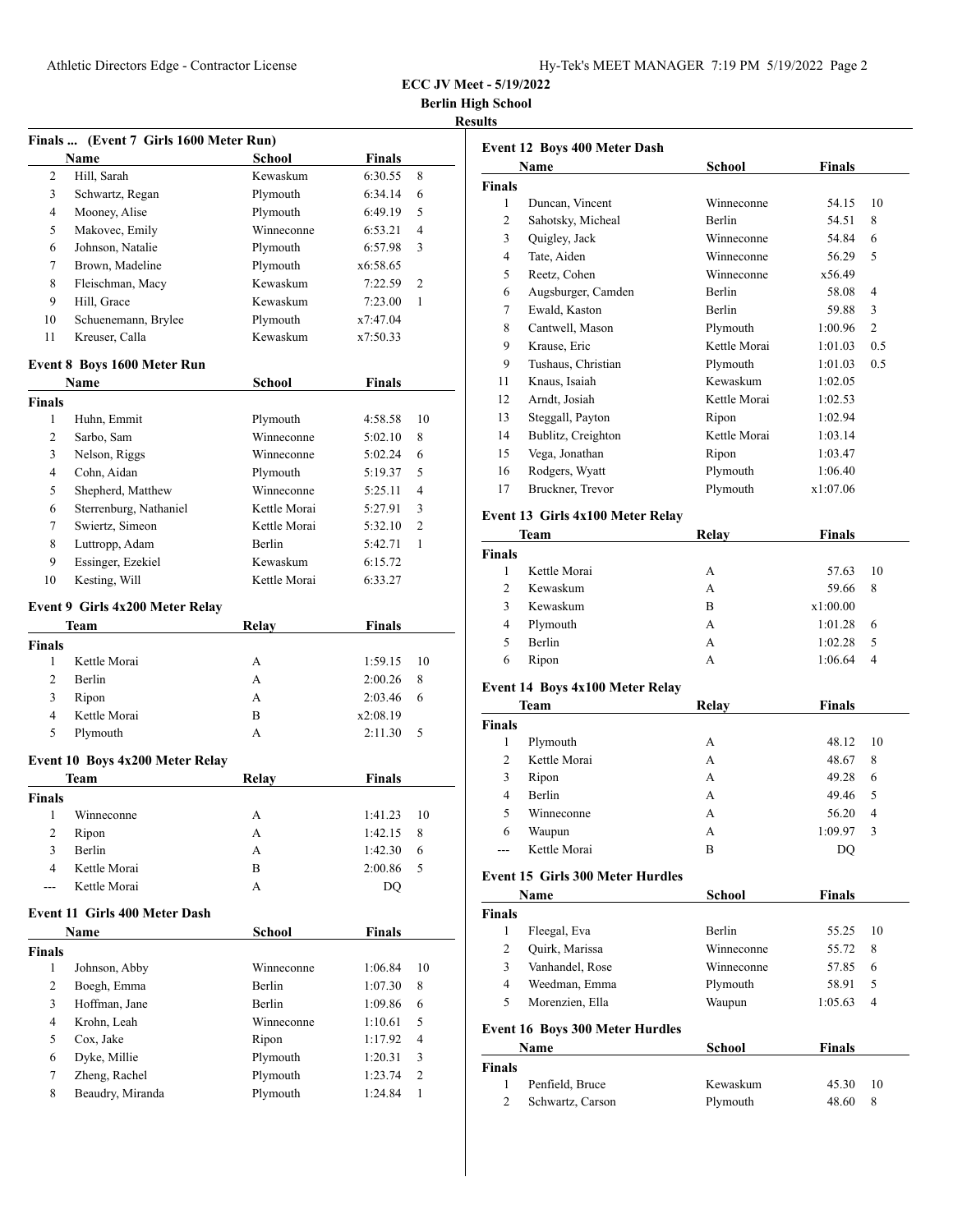**Berlin High School**

| <b>Results</b> |
|----------------|
|                |

|        | Name                                 | <b>School</b> | <b>Finals</b> |                |
|--------|--------------------------------------|---------------|---------------|----------------|
| 3      | Sternard, Chase                      | Winneconne    | 49.23         | 6              |
|        | Event 17 Girls 800 Meter Run         |               |               |                |
|        | Name                                 | School        | <b>Finals</b> |                |
| Finals |                                      |               |               |                |
| 1      | Kurczek, Callie                      | <b>Berlin</b> | 2:45.79       | 10             |
| 2      | Hoerig, Riley                        | Kewaskum      | 2:54.41       | 8              |
| 3      | Schwartz, Regan                      | Plymouth      | 2:59.03       | 6              |
| 4      | Mooney, Alise                        | Plymouth      | 3:05.09       | 5              |
| 5      | Makovec, Emily                       | Winneconne    | 3:06.61       | $\overline{4}$ |
| 6      | Cox, Jake                            | Ripon         | 3:08.70       | 3              |
| 7      | Nowicki, Codi                        | Berlin        | 3:09.67       | 2              |
| 8      | Brown, Madeline                      | Plymouth      | 3:16.05       | 1              |
| 9      | Johnson, Natalie                     | Plymouth      | x3:17.10      |                |
| 10     | Schuenemann, Brylee                  | Plymouth      | x3:25.88      |                |
| 11     | Syth, Mairin                         | Winneconne    | 3:28.58       |                |
| 12     | Kujawa, Tess                         | Berlin        | 3:33.19       |                |
|        | <b>Event 18 Boys 800 Meter Run</b>   |               |               |                |
|        | <b>Name</b>                          | School        | <b>Finals</b> |                |
| Finals |                                      |               |               |                |
| 1      | Huhn, Emmit                          | Plymouth      | 2:12.90       | 10             |
| 2      | Herzog, Wyatt                        | Plymouth      | 2:13.26       | 8              |
| 3      | Nelson, Riggs                        | Winneconne    | 2:13.33       | 6              |
| 4      | Tate, Aiden                          | Winneconne    | 2:15.57       | 5              |
| 5      | Sarbo, Sam                           | Winneconne    | 2:19.62       | 4              |
| 6      | Cohn, Aidan                          | Plymouth      | 2:21.40       | 3              |
| 7      | Volkmann, Cyan                       | Ripon         | 2:23.84       | 2              |
| 8      | Moore, Macklyn                       | Plymouth      | x2:26.36      |                |
| 9      | Ruedinger, Aidan                     | Ripon         | 2:28.73       | 1              |
| 10     | Rodgers, Sam                         | Plymouth      | x2:29.83      |                |
| 11     | Shepherd, Matthew                    | Winneconne    | x2:29.84      |                |
| 12     | Manata, Jeff                         | Berlin        | 2:31.25       |                |
| 13     | Kesting, Will                        | Kettle Morai  | 2:41.97       |                |
| 14     | Adams, Owen                          | Kewaskum      | 2:42.04       |                |
| 15     | Werch, Hunter                        | <b>Berlin</b> | 2:49.60       |                |
| 16     | Bruckner, Trevor                     | Plymouth      | x2:51.96      |                |
| 17     | Knaus, Isaiah                        | Kewaskum      | 3:12.93       |                |
| 18     | Walker, Dillon                       | Waupun        | 3:22.54       |                |
|        | <b>Event 19 Girls 200 Meter Dash</b> |               |               |                |
|        | Name                                 | School        | <b>Finals</b> |                |
| Finals |                                      |               |               |                |
| 1      | McLeod, Kaylee                       | Winneconne    | 27.78         | 10             |
| 2      | Wisnefske, Ashley                    | Winneconne    | 27.81         | 8              |
| 3      | Zemke, Carly                         | Winneconne    | 28.01         | 6              |
| 4      | Rogers, Taylor                       | Winneconne    | x28.18        |                |
| 5      | Sailors, Elizabeth                   | Winneconne    | x28.38        |                |
| 6      | Southworth, Hope                     | Plymouth      | 28.48         | 5              |
| 7      | Stiefvater, Avery                    | Plymouth      | 28.59         | 4              |
| 8      | Femali, Kate                         | Berlin        | 28.96         | 3              |
| 9      | Collins, Ellie                       | Winneconne    | x29.10        |                |
| 10     | Schrauth-Propson, Ava                | Kewaskum      | 29.64         | 2              |
|        | Rust, Avery                          | Winneconne    | x29.81        |                |

| ý, |                      |              |                       |
|----|----------------------|--------------|-----------------------|
| 12 | Johnson, Abby        | Winneconne   | x29.93                |
| 13 | Reabe, Madelynn      | Berlin       | 30.99<br>$\mathbf{1}$ |
| 14 | Rohde, Sydney        | Plymouth     | 31.65                 |
| 15 | Jaeger, Evelyn       | Winneconne   | x31.69                |
| 16 | Hillmann, Amanda     | Kettle Morai | 32.27                 |
| 17 | Martin, Raina        | Kewaskum     | 32.30                 |
| 18 | Blomberg, Christine  | Plymouth     | x32.55                |
| 19 | Heipp, Allison       | Kewaskum     | 32.60                 |
| 20 | Becker, Sarah        | Berlin       | 32.63                 |
| 21 | Strausser, Callynn   | Plymouth     | x32.70                |
| 22 | Morenzien, Ella      | Waupun       | 32.77                 |
| 23 | Omar, Mariamo        | Winneconne   | x32.87                |
| 24 | Scharschmidt, Taylor | Berlin       | x32.88                |
| 25 | Schultz, Emma        | Kewaskum     | x33.71                |
| 26 | Berthelin, Eleonore  | Plymouth     | x33.92                |
| 27 | Heiser, Zoe          | Kewaskum     | x33.93                |
| 28 | Gehl, Syliva         | Plymouth     | x35.36                |
| 29 | Dyke, Millie         | Plymouth     | x35.58                |
| 30 | Machovec, Emily      | Plymouth     | x35.61                |
| 30 | Beaudry, Miranda     | Plymouth     | x35.61                |
| 32 | Jankuski, Shannon    | Plymouth     | x35.67                |
| 33 | Zheng, Rachel        | Plymouth     | x36.01                |
| 34 | Klemann, Johanna     | Kettle Morai | 36.13                 |
| 35 | Chen, Emily          | Plymouth     | x36.51                |
| 36 | Mertes, Tia          | Plymouth     | x36.78                |
| 37 | Ozbaki, Oliana       | Plymouth     | x37.21                |
| 38 | Ryan, Mina           | Kettle Morai | 38.41                 |
| 39 | Sabel, Emily         | Plymouth     | x39.26                |

# **Event 20 Boys 200 Meter Dash**

|                | Name               | School        | <b>Finals</b> |                |
|----------------|--------------------|---------------|---------------|----------------|
| <b>Finals</b>  |                    |               |               |                |
| 1              | Troka, Marco       | Plymouth      | 24.12         | 10             |
| 2              | Argall, Tate       | Plymouth      | 24.45         | 8              |
| 3              | Kuehn, Jackson     | Winneconne    | 24.65         | 6              |
| $\overline{4}$ | Baus, Will         | Plymouth      | 24.66         | 5              |
| 5              | Karoses, Trey      | Plymouth      | x25.01        |                |
| 6              | Mueller, Roman     | Ripon         | 25.39         | 4              |
| 7              | Reetz, Cohen       | Winneconne    | 25.48         | 3              |
| 8              | Graham, Jonah      | Winneconne    | 25.54         | $\overline{2}$ |
| 9              | Youmans, Dylan     | Plymouth      | x25.62        |                |
| 10             | Schermacher, Zeb   | Plymouth      | x25.66        |                |
| 11             | Augsburger, Camden | <b>Berlin</b> | 26.04         | 1              |
| 12             | Dudzinski, Declan  | Ripon         | 26.17         |                |
| 13             | Derosia, Domanic   | Kewaskum      | 26.53         |                |
| 14             | Kurczek, Adam      | Winneconne    | x26.58        |                |
| 15             | Schmidt, Lucas     | Kettle Morai  | 26.64         |                |
| 16             | Bully, Owen        | Kettle Morai  | 26.82         |                |
| 17             | Ewald, Kaston      | Berlin        | 26.91         |                |
| 18             | Schmid, Jason      | <b>Berlin</b> | 27.06         |                |
| 19             | Robinson, Brock    | Winneconne    | x27.48        |                |
| 20             | Vagnini, Drew      | Kettle Morai  | 27.70         |                |
| 21             | Schilder, Drake    | Plymouth      | x27.83        |                |
| 22             | Berth, Nicholas    | Kettle Morai  | x28.25        |                |
| 23             | Ritchie, Cooper    | Plymouth      | x29.20        |                |
| 24             | Cantwell, Mason    | Plymouth      | x29.28        |                |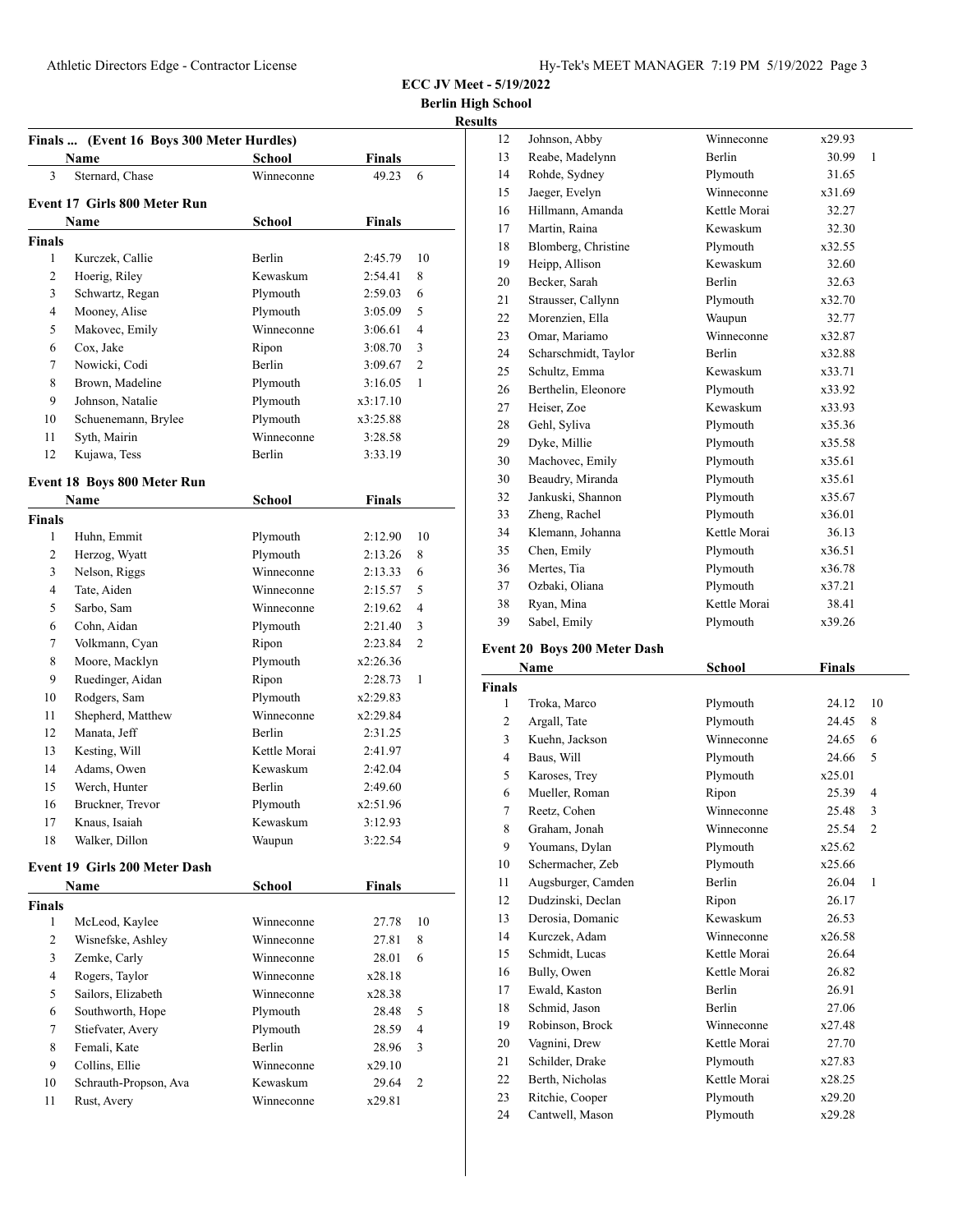| Hy-Tek's MEET MANAGER  7:19 PM  5/19/2022  Page 4 |  |  |  |
|---------------------------------------------------|--|--|--|
|---------------------------------------------------|--|--|--|

**Berlin High School**

**Results**

|                | Finals  (Event 20 Boys 200 Meter Dash) |               |               |                |
|----------------|----------------------------------------|---------------|---------------|----------------|
|                | Name                                   | School        | <b>Finals</b> |                |
| 25             | Bystrek, Ian                           | Kettle Morai  | x29.36        |                |
| 26             | Retzlaff, Brian                        | Kettle Morai  | x30.47        |                |
| 27             | Essinger, Ezekiel                      | Kewaskum      | 30.78         |                |
| 28             | Gliszinski, Peter                      | Kettle Morai  | x31.15        |                |
| 29             | Valtierrez, Javier                     | Berlin        | x31.70        |                |
|                |                                        |               |               |                |
|                | Event 21 Girls 3200 Meter Run          |               |               |                |
|                | Name                                   | School        | Finals        |                |
| Finals         |                                        |               |               |                |
| 1              | Boegh, Emma                            | <b>Berlin</b> | 13:12.37      | 10             |
| $\overline{2}$ | Anderson, Madeline                     | Winneconne    | 13:40.90      | 8              |
| 3              | Woelfel, Emma                          | Winneconne    | 14:04.12      | 6              |
| 4              | Hill, Sarah                            | Kewaskum      | 15:33.15      | 5              |
|                | Event 22 Boys 3200 Meter Run           |               |               |                |
|                | Name                                   | School        | <b>Finals</b> |                |
| <b>Finals</b>  |                                        |               |               |                |
| $\mathbf{1}$   | Huhn, Emmit                            | Plymouth      | 11:45.18      | 10             |
| $\overline{2}$ | Swiertz, Simeon                        | Kettle Morai  | 11:46.72      | 8              |
| 3              | Steiner, Eli                           | Plymouth      | 12:03.97      | 6              |
| 4              | Lemke, Donavin                         | <b>Berlin</b> | 12:19.67      | 5              |
| 5              | Martin, Calaen                         | Kettle Morai  | 14:21.20      | $\overline{4}$ |
|                |                                        |               |               |                |
|                | Event 23 Girls 4x400 Meter Relay       |               |               |                |
|                | Team                                   | Relay         | <b>Finals</b> |                |
| <b>Finals</b>  |                                        |               |               |                |
| 1              | <b>Berlin</b>                          | А             | 4:40.00       | 10             |
| $\overline{c}$ | Kettle Morai                           | A             | 4:40.59       | 8              |
|                | Event 24 Boys 4x400 Meter Relay        |               |               |                |
|                | Team                                   | Relay         | <b>Finals</b> |                |
| <b>Finals</b>  |                                        |               |               |                |
| 1              | Berlin                                 | А             | 3:56.25       | 10             |
| 2              | Ripon                                  | А             | 4:00.20       | 8              |
| 3              | Kettle Morai                           | А             | 4:09.87       | 6              |
| 4              | Kettle Morai                           | B             | x4:12.36      |                |
| 5              | Kewaskum                               | А             | 4:15.43       | 5              |
| 6              | Plymouth                               | А             | 4:18.95       | 4              |
|                |                                        |               |               |                |
|                | Event 25 Girls High Jump               |               |               |                |
|                | Name                                   | School        | <b>Finals</b> |                |
| <b>Finals</b>  |                                        |               |               |                |
| $\mathbf{1}$   | Hillmann, Amanda                       | Kettle Morai  | 4-10.00       | 10             |
| 2              | Quirk, Marissa                         | Winneconne    | 4-02.00       | 7              |
| 2              | Levsen, Kaitlyn                        | Plymouth      | 4-02.00       | 7              |
| 4              | Vanhandel, Rose                        | Winneconne    | $4 - 02.00$   | 5              |
| 5              | Scharschmidt, Taylor                   | Berlin        | 3-10.00       | 4              |
| 6              | Stiefvater, Avery                      | Plymouth      | $3-10.00$     | 2.5            |
| 6              | Sloan, Cora                            | Kettle Morai  | $3-10.00$     | 2.5            |
| 8              | Omar, Mariamo                          | Winneconne    | 3-08.00       | 1              |
| 8              | Rust, Avery                            | Winneconne    | x3-08.00      |                |
|                |                                        |               |               |                |

| <b>Event 26 Boys High Jump</b>   |                                  |               |                |  |
|----------------------------------|----------------------------------|---------------|----------------|--|
| Name                             | <b>School</b>                    | <b>Finals</b> |                |  |
|                                  |                                  |               |                |  |
| Graham, Jonah                    | Winneconne                       | 5-06.00       | 10             |  |
| Gresser, Zach                    | Winneconne                       | 5-00.00       | 8              |  |
| Hanke, Emmeric                   | Winneconne                       | 5-00.00       | 6              |  |
| Sage, Nicholas                   | Winneconne                       | x5-00.00      |                |  |
| Cohn, Aidan                      | Plymouth                         | 4-10.00       | 5              |  |
| Schwartz, Carson                 | Plymouth                         | 4-10.00       | $\overline{4}$ |  |
| Bublitz, Creighton               | Kettle Morai                     | 4-08.00       | 2.5            |  |
| Redington, Landon                | Berlin                           | 4-08.00       | 2.5            |  |
| Shepherd, Matthew                | Winneconne                       | x4-08.00      |                |  |
| Duncan, Vincent                  | Winneconne                       | NH            |                |  |
| Tushaus, Christian               | Plymouth                         | NH            |                |  |
| <b>Event 27 Girls Pole Vault</b> |                                  |               |                |  |
| Name                             | School                           | Finals        |                |  |
|                                  |                                  |               |                |  |
| Nowicki, Reese                   | Berlin                           | 7-00.00       | 10             |  |
|                                  | Plymouth                         | 6-00.00       | 8              |  |
| Cantwell, Lauren                 | Plymouth                         | 5-06.00       | 6              |  |
| Fleischman, Macy                 |                                  | $5-00.00$     | 5              |  |
| Sabel, Emily                     | Plymouth                         | NΗ            |                |  |
| <b>Event 28 Boys Pole Vault</b>  |                                  |               |                |  |
| Name                             | School                           | <b>Finals</b> |                |  |
|                                  |                                  |               |                |  |
| Marks, Garrett                   | Winneconne                       | 10-06.00      | 10             |  |
|                                  | Plymouth                         | 10-00.00      | 8              |  |
| Schumacher, Thomas               | Berlin                           | 9-06.00       | 5.5            |  |
| Schilder, Drake                  | Plymouth                         | 9-06.00       | 5.5            |  |
| Sternard, Chase                  | Winneconne                       | 8-06.00       | 4              |  |
| Meyer, Zane                      | Ripon                            | 8-00.00       | 3              |  |
| Rodgers, Wyatt                   | Plymouth                         | 7-00.00       | 2              |  |
| Rodgers, Sam                     | Plymouth                         | x7-00.00      |                |  |
| Rieder, Colin                    | Ripon                            | $6 - 00.00$   | 1              |  |
| Herzog, Wyatt                    | Plymouth                         | NΗ            |                |  |
| <b>Event 29 Girls Long Jump</b>  |                                  |               |                |  |
| Name                             | School                           | Finals        |                |  |
|                                  |                                  |               |                |  |
| Southworth, Hope                 | Plymouth                         | 14-10.00      | 10             |  |
| Budde, Alex                      | <b>Berlin</b>                    | 14-09.50      | 8              |  |
| McLeod, Kaylee                   | Winneconne                       | 14-04.00      | 6              |  |
| Weed, Rachel                     | Kettle Morai                     | 13-06.00      | 5              |  |
| Wendt, Julia                     | Kettle Morai                     | 13-05.50      | 4              |  |
| Collins, Ellie                   | Winneconne                       | 12-11.00      | 3              |  |
| Heipp, Allison                   | Kewaskum                         | 12-10.00      | $\mathfrak{2}$ |  |
| Wendt, Ava                       | Kettle Morai                     | 11-05.50      | $\mathbf{1}$   |  |
| Durovy-Meeker, Hayden            | Ripon                            | 11-05.00      |                |  |
| Chamblee, Jillian                | Kewaskum                         | 11-00.50      |                |  |
| Dyke, Millie                     | Plymouth                         | 10-10.00      |                |  |
| Mertes, Tia                      | Plymouth                         | 10-04.00      |                |  |
| Zheng, Rachel                    | Plymouth                         | x9-06.50      |                |  |
| Beaudry, Miranda                 | Plymouth                         | x9-05.00      |                |  |
|                                  | Gehl, Syliva<br>Schermacher, Zeb | Kewaskum      |                |  |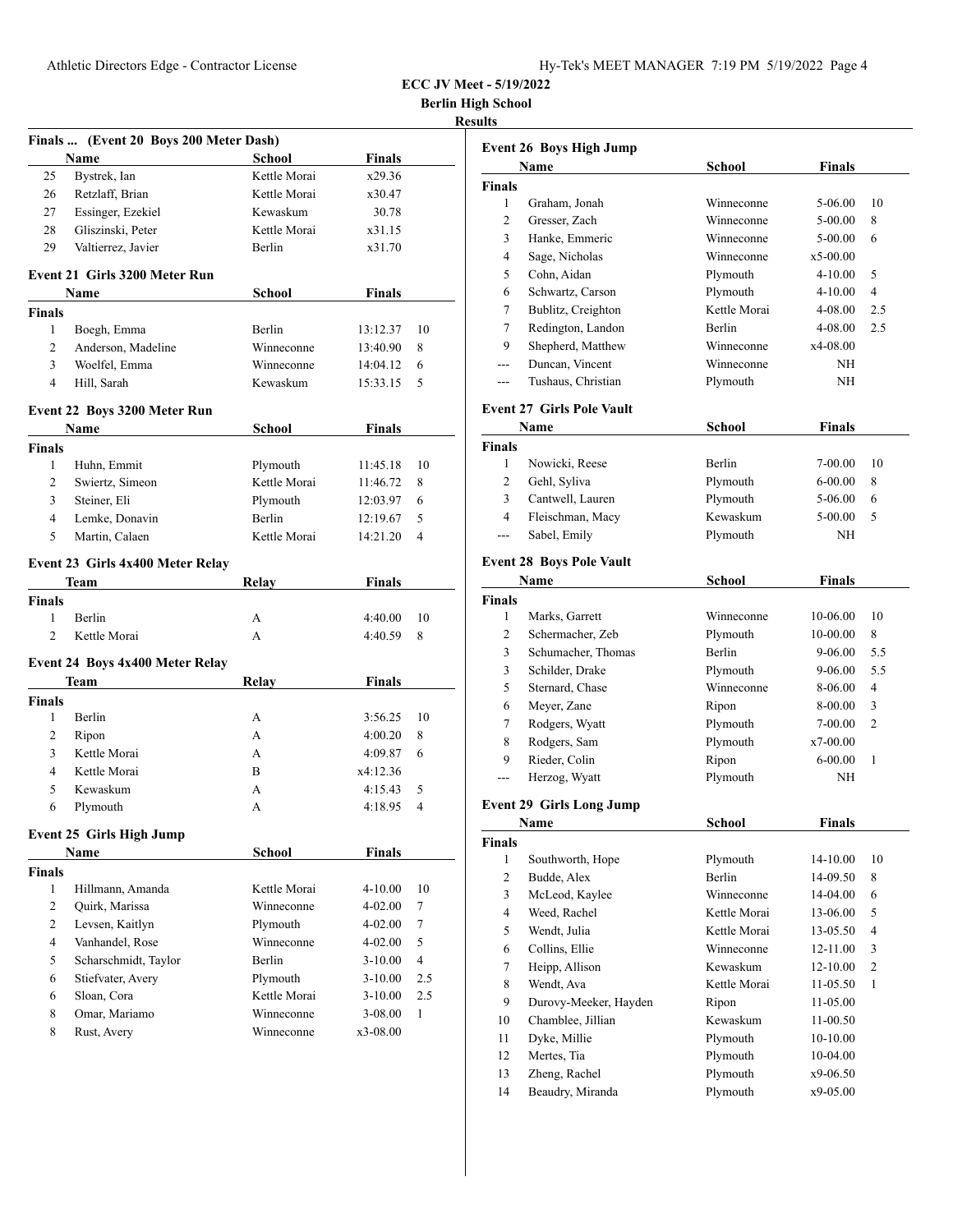| Hy-Tek's MEET MANAGER 7:19 PM 5/19/2022 Page 5 |  |  |  |
|------------------------------------------------|--|--|--|
|------------------------------------------------|--|--|--|

**Berlin High School**

### **Results**

|               | Finals  (Event 29 Girls Long Jump) |               |               |    |
|---------------|------------------------------------|---------------|---------------|----|
|               | Name                               | <b>School</b> | <b>Finals</b> |    |
| 15            | Jankuski, Shannon                  | Plymouth      | x9-02.00      |    |
| 16            | Rudolf, Ralissa                    | Ripon         | 8-11.00       |    |
| 17            | Berthelin, Eleonore                | Plymouth      | x8-00.50      |    |
| ---           | Chen, Emily                        | Plymouth      | ND            |    |
| ---           | Klemann, Johanna                   | Kettle Morai  | ND            |    |
| ---           | Harrison, Morgan                   | Kettle Morai  | ND            |    |
|               | <b>Event 30 Boys Long Jump</b>     |               |               |    |
|               | Name                               | <b>School</b> | <b>Finals</b> |    |
| Finals        |                                    |               |               |    |
| 1             | Schermacher, Zeb                   | Plymouth      | 19-07.00      | 10 |
| 2             | Argall, Tate                       | Plymouth      | 17-04.00      | 8  |
| 3             | Harmon, Ben                        | Winneconne    | 17-02.00      | 6  |
| 4             | McCallister, Dean                  | Berlin        | 17-01.00      | 5  |
| 5             | Gresser, Zach                      | Winneconne    | 16-09.00      | 4  |
| 6             | Mella, Edi                         | Plymouth      | 16-03.00      | 3  |
| 7             | Vega, Jason                        | Ripon         | 16-02.00      | 2  |
| 8             | Koll, Ryan                         | Plymouth      | x16-02.00     |    |
| 9             | Reik, Carson                       | Kettle Morai  | 16-00.50      | 1  |
| 10            | Penfield, Bruce                    | Kewaskum      | 15-11.00      |    |
| 11            | Meyer, Roman                       | Kettle Morai  | 15-09.00      |    |
| 12            | Frank, Kadin                       | Berlin        | 15-08.00      |    |
| 13            | Meyer, Zane                        | Ripon         | 15-07.00      |    |
| 14            | Frank, Caleb                       | Berlin        | 15-05.50      |    |
| 15            | Robinson, Brock                    | Winneconne    | 15-02.50      |    |
| 16            | Youmans, Dylan                     | Plymouth      | x14-10.00     |    |
| 17            | Berth, Nicholas                    | Kettle Morai  | 14-09.50      |    |
| 18            | Steggall, Payton                   | Ripon         | 14-08.50      |    |
| 19            | Kurczek, Adam                      | Winneconne    | x14-02.00     |    |
| 20            | Schoelzel, Jack                    | Ripon         | x13-08.00     |    |
| 21            | Bully, Owen                        | Kettle Morai  | x13-05.00     |    |
| 22            | Schmidt, Lucas                     | Kettle Morai  | x13-01.00     |    |
| 23            | Hannan, Drayden                    | Winneconne    | x12-09.00     |    |
| 24            | Ritchie, Cooper                    | Plymouth      | x12-06.00     |    |
| 25            | Jenss, Malik                       | Winneconne    | x11-11.50     |    |
| 26            | Nygaard, Jace                      | Winneconne    | x11-11.00     |    |
| 27            | Landvatter, Charles                | Kewaskum      | 11-09.50      |    |
| 28            | Ma, Peter                          | Kettle Morai  | x11-07.00     |    |
| 29            | Bystrek, Ian                       | Kettle Morai  | x11-00.00     |    |
| 30            | Gliszinski, Peter                  | Kettle Morai  | x10-09.00     |    |
| 31            | Bruckner, Trevor                   | Plymouth      | x10-06.00     |    |
| ---           | Kuehl, Riley                       | Kewaskum      | ND            |    |
| $---$         | Krier, Erik                        | Kewaskum      | ND            |    |
|               |                                    |               |               |    |
|               | <b>Event 31 Girls Triple Jump</b>  |               |               |    |
| <b>Finals</b> | Name                               | <b>School</b> | <b>Finals</b> |    |
| 1             | Strausser, Callynn                 | Plymouth      | 27-06.50      | 10 |
| 2             | Milliron, Abigail                  | Berlin        | 25-07.00      | 8  |
| 3             | Kurczek, Callie                    | Berlin        | 24-09.50      | 6  |
|               |                                    |               |               |    |
| 4             | Hill, Grace                        | Kewaskum      | 23-08.50      | 5  |
| 5             | Nowicki, Reese                     | Berlin        | 23-06.00      | 4  |
| ---           | Johnson, Abby                      | Winneconne    | ND            |    |

| <b>Event 32 Boys Triple Jump</b> |                                    |               |               |                |
|----------------------------------|------------------------------------|---------------|---------------|----------------|
|                                  | Name                               | School        | Finals        |                |
| <b>Finals</b>                    |                                    |               |               |                |
| 1                                | McCallister, Dean                  | <b>Berlin</b> | 38-07.50      | 10             |
| $\overline{c}$                   | Reik, Carson                       | Kettle Morai  | 35-07.50      | 8              |
| 3                                | Reetz. Cohen                       | Winneconne    | 34-08.50      | 6              |
| 4                                | Lehman, Mitchell                   | Winneconne    | 34-07.00      | 5              |
| 5                                | Sahotsky, Micheal                  | <b>Berlin</b> | 33-07.00      | $\overline{4}$ |
| 6                                | Sternard, Chase                    | Winneconne    | 31-11.00      | 3              |
| 7                                | Schoelzel, Jack                    | Ripon         | 31-08.00      | $\overline{c}$ |
| 8                                | Gresser, Zach                      | Winneconne    | x31-01.00     |                |
| 9                                | Ewald, Kaston                      | <b>Berlin</b> | 30-09.50      | 1              |
|                                  | <b>Event 33 Girls Discus Throw</b> |               |               |                |
|                                  | Name                               | School        | Finals        |                |
| <b>Finals</b>                    |                                    |               |               |                |
| 1                                | Hillmann, Amanda                   | Kettle Morai  | 85-08         | 10             |
| $\overline{c}$                   | Pohl, Julianna                     | Plymouth      | 79-02         | 8              |
| 3                                | Day, Emmy                          | Winneconne    | 75-05         | 6              |
| 4                                | Ulm. Kallie                        | Kettle Morai  | 75-04         | 5              |
| 5                                | Martin, Amanda                     | Kewaskum      | 75-02         | 4              |
| 6                                | Durovy-Meeker, Hayden              | Ripon         | 74-11         | 3              |
| 7                                | Davey, Alivia                      | Berlin        | 71-08         | 2              |
| 8                                | Haemmerle, Arial                   | Winneconne    | 68-09         | 1              |
| 9                                | Puch, Natalia                      | Kewaskum      | 66-08         |                |
| 10                               | Olig, Ady                          | Plymouth      | 66-00         |                |
| 11                               | Blank, Kaitlyn                     | Kewaskum      | 65-03         |                |
| 12                               | Bille, Abby                        | Waupun        | $64-10$       |                |
| 13                               | Woelfel, Emma                      | Winneconne    | 64-01         |                |
| 14                               | Steier, Julia                      | Kewaskum      | $x60-01$      |                |
| 15                               | Hinz, Lillian                      | Kettle Morai  | $59-10$       |                |
| 16                               | Kreuser, Calla                     | Kewaskum      | x57-07        |                |
| 16                               | Krohn, Leah                        | Winneconne    | x57-07        |                |
| 18                               | Mathison, Katie                    | Winneconne    | $x57-00$      |                |
| 19                               | Jacklin, Audrey                    | Kettle Morai  | $x55-05$      |                |
| 20                               | Boegel, Brianna                    | Kewaskum      | $x55-04$      |                |
| 21                               | Erickson, Natalie                  | Ripon         | 53-00         |                |
| 22                               | Weiske, Lizzy                      | Ripon         | 51-05         |                |
| 23                               | Stidham, Julianna                  | Waupun        | 49-08         |                |
| 24                               | Sternig, Shana                     | Kewaskum      | x45-04        |                |
| 25                               | Osheim, Ava                        | Ripon         | $x40-10$      |                |
|                                  | <b>Event 34 Boys Discus Throw</b>  |               |               |                |
|                                  | Name                               | School        | <b>Finals</b> |                |
| Finals                           |                                    |               |               |                |

| nals           |                      |              |         |                |
|----------------|----------------------|--------------|---------|----------------|
| 1              | Rorrer, Frankie      | Winneconne   | 110-07  | 10             |
| $\overline{c}$ | Mueller, Roman       | Ripon        | 109-01  | 8              |
| 3              | Koll, Ryan           | Plymouth     | 107-07  | 6              |
| 4              | Levsen, Michael      | Plymouth     | 96-06   | 5              |
| 5              | Poehlman, Andrew     | Kettle Morai | 95-08   | 4              |
| 6              | Luedtke, Grant       | Plymouth     | 95-07   | 3              |
| 7              | Biermann, Daniel     | Kettle Morai | $95-00$ | $\overline{c}$ |
| 8              | Schamberger, Grayson | Plymouth     | x94-05  |                |
| 9              | Kreis, Noah          | Kettle Morai | 93-08   | 1              |
| 10             | Becker, Jacob        | Kewaskum     | $93-04$ |                |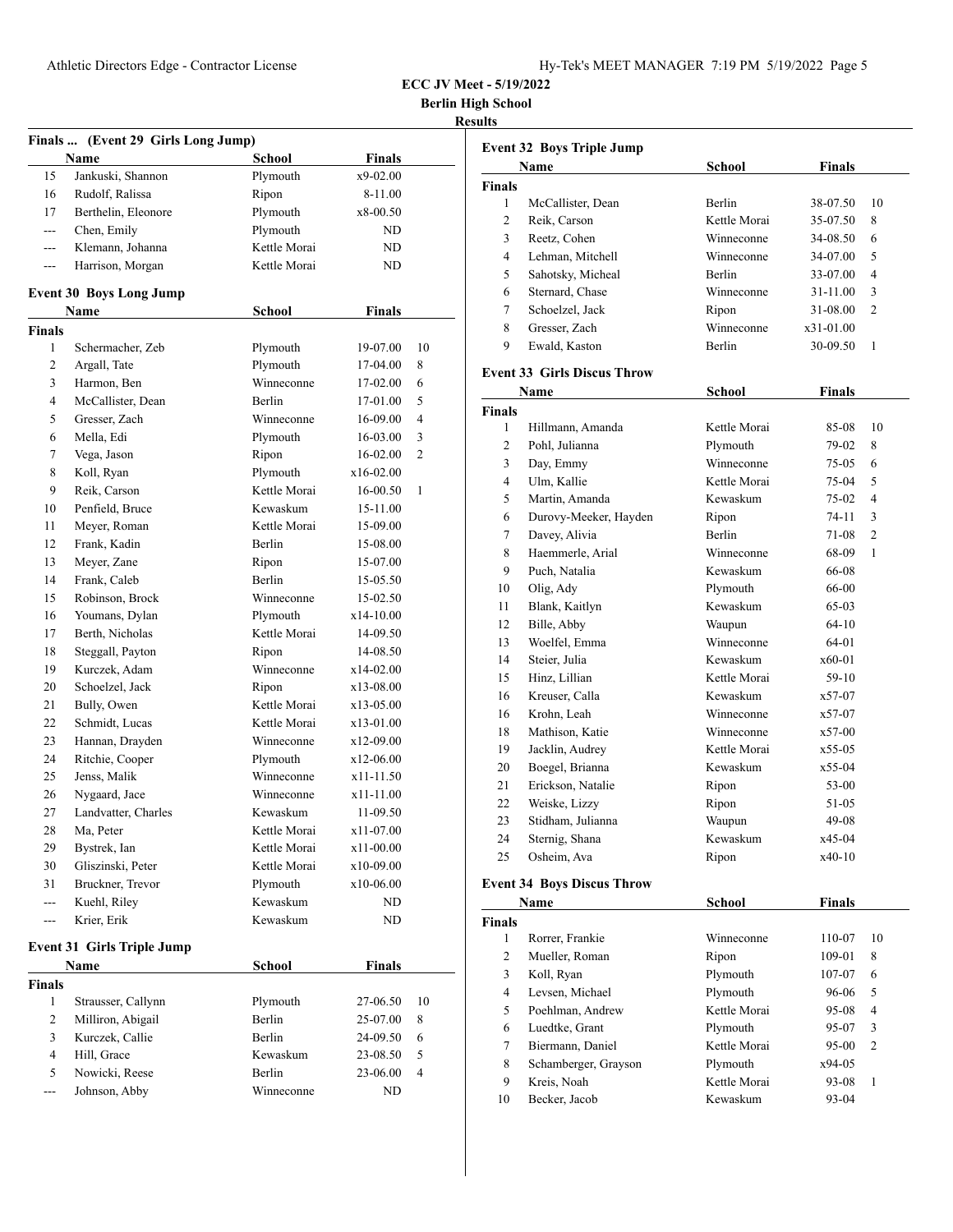**Berlin High School**

### **Results**

|               | Finals  (Event 34 Boys Discus Throw) |              |               |                |
|---------------|--------------------------------------|--------------|---------------|----------------|
|               | Name                                 | School       | <b>Finals</b> |                |
| 11            | Zarling, Simeon                      | Kettle Morai | x87-07        |                |
| 12            | Quigley, Jack                        | Winneconne   | 84-00         |                |
| 13            | Harvey, Collin                       | Plymouth     | x83-06        |                |
| 14            | Allen, Deacon                        | Plymouth     | x82-04        |                |
| 15            | Brantley, Owen                       | Winneconne   | 80-08         |                |
| 16            | Marquardt, Ethan                     | Plymouth     | x78-08        |                |
| 17            | Jungers, Daniel                      | Kewaskum     | 77-10         |                |
| 18            | Sheely, Collynn                      | Waupun       | $77-05$       |                |
| 19            | Johnson, Dylan                       | Plymouth     | x75-07        |                |
| 20            | Meyer, Mason                         | Plymouth     | x74-00        |                |
| 21            | Moore, Wyatt                         | Plymouth     | x73-03        |                |
| 22            | Kraege, Caden                        | Ripon        | 71-11         |                |
| 23            | Landvatter, Charles                  | Kewaskum     | 69-00         |                |
| 24            | Beauchamp, Colton                    | Plymouth     | x68-11        |                |
| 25            | Cantwell, Mason                      | Plymouth     | x68-09        |                |
| 26            | Taylor, Clayton                      | Waupun       | 67-10         |                |
| 27            | Meyer, Zach                          | Winneconne   | x67-09        |                |
| 28            | Simon, Daniel                        | Winneconne   | x67-02        |                |
| 29            | Hodges, Noah                         | Kettle Morai | x63-00        |                |
| 30            | Lebouton, Tyler                      | Winneconne   | x59-06        |                |
| 31            | Hanke, Emmeric                       | Winneconne   | x59-04        |                |
| 32            | Redington, Landon                    | Berlin       | 53-03         |                |
| 33            | Sommerfeldt, Ethan                   | Waupun       | 51-06         |                |
| 34            | Krohn, Lucas                         | Waupun       | x48-09        |                |
| 35            | Patterson, Preston                   | Winneconne   | x46-05        |                |
| 36            | Duncan, Gino                         | Winneconne   | x45-09        |                |
| 37            | Bailey, Zander                       | Waupun       | x43-06        |                |
| 38            | Chojnacki, Aeden                     | Kewaskum     | x32-00        |                |
|               |                                      |              |               |                |
|               | <b>Event 35 Girls Shot Put</b>       |              |               |                |
|               | Name                                 | School       | Finals        |                |
| <b>Finals</b> |                                      |              |               |                |
| 1             | Haemmerle, Arial                     | Winneconne   | 28-08.50      | 10             |
| 2             | Davey, Alivia                        | Berlin       | 28-00.50      | 8              |
| 3             | Day, Emmy                            | Winneconne   | 27-06.50      | 6              |
| 4             | Sloan, Cora                          | Kettle Morai | 27-05.00      | 5              |
| 5             | Blank, Kaitlyn                       | Kewaskum     | 26-07.00      | $\overline{4}$ |
| 6             | Stidham, Julianna                    | Waupun       | 23-02.50      | 3              |
| 7             | Smith, Haylie                        | Kettle Morai | 23-00.00      | 2              |
| 8             | Puch, Natalia                        | Kewaskum     | 22-07.00      | 1              |
| 9             | Steier, Julia                        | Kewaskum     | 22-05.50      |                |
| 10            | Durovy-Meeker, Hayden                | Ripon        | 22-00.00      |                |
| 11            | Pohl, Julianna                       | Plymouth     | 21-05.50      |                |
| 12            | Martin, Amanda                       | Kewaskum     | x21-00.00     |                |
| 13            | Weiske, Lizzy                        | Ripon        | 20-06.50      |                |
| 14            | Kreuser, Calla                       | Kewaskum     | x20-05.00     |                |
| 15            | Olig, Ady                            | Plymouth     | 20-02.00      |                |
| 16            | Mathison, Katie                      | Winneconne   | 20-00.50      |                |
| 17            | Osheim, Ava                          | Ripon        | 18-04.50      |                |
| 18            | Sternig, Shana                       | Kewaskum     | x16-10.00     |                |
| 19            | Leitzke, Addison                     | Kettle Morai | 16-08.50      |                |

| <b>Event 36 Boys Shot Put</b> |                       |              |               |                          |
|-------------------------------|-----------------------|--------------|---------------|--------------------------|
|                               | Name                  | School       | <b>Finals</b> |                          |
| <b>Finals</b>                 |                       |              |               |                          |
| 1                             | Quigley, Jack         | Winneconne   | 37-03.00      | 10                       |
| $\overline{c}$                | Koll, Ryan            | Plymouth     | 36-03.50      | 8                        |
| 3                             | Kraege, Caden         | Ripon        | 36-00.50      | 6                        |
| 4                             | Moore, Wyatt          | Plymouth     | 35-05.00      | 5                        |
| 5                             | Brantley, Owen        | Winneconne   | 34-07.00      | $\overline{\mathcal{A}}$ |
| 6                             | Vanlandingham, Jayden | Kettle Morai | 34-05.50      | 3                        |
| 7                             | Becker, Jacob         | Kewaskum     | 33-00.50      | $\overline{2}$           |
| 8                             | Schaewe, Ben          | Kettle Morai | 32-09.00      | 1                        |
| 9                             | Cantwell, Mason       | Plymouth     | 32-09.00      |                          |
| 10                            | Rorrer, Frankie       | Winneconne   | 32-05.50      |                          |
| 10                            | Luedtke, Grant        | Plymouth     | x32-05.50     |                          |
| 12                            | Sonnenberg, Michael   | Kettle Morai | 32-03.00      |                          |
| 13                            | Levsen, Michael       | Plymouth     | x32-02.00     |                          |
| 14                            | Beahm, Brandyn        | Ripon        | 31-06.00      |                          |
| 15                            | Allen, Deacon         | Plymouth     | x31-00.00     |                          |
| 16                            | Meyer, Mason          | Plymouth     | x30-02.50     |                          |
| 17                            | Simon, Daniel         | Winneconne   | x29-07.50     |                          |
| 18                            | Hannan, Drayden       | Winneconne   | x29-06.00     |                          |
| 19                            | Chojnacki, Aeden      | Kewaskum     | 29-04.00      |                          |
| 20                            | Harvey, Collin        | Plymouth     | $x29-00.50$   |                          |
| 21                            | Luehring, Chase       | Kettle Morai | x27-05.00     |                          |
| 22                            | Taylor, Clayton       | Waupun       | 27-03.00      |                          |
| 23                            | Wolf, Landon          | Winneconne   | x26-10.50     |                          |
| 24                            | Marquardt, Ethan      | Plymouth     | x26-10.00     |                          |
| 25                            | Patterson, Preston    | Winneconne   | x26-03.50     |                          |
| 26                            | Johnson, Dylan        | Plymouth     | x26-00.50     |                          |
| 27                            | Sheely, Collynn       | Waupun       | 25-04.50      |                          |
| 28                            | Lebouton, Tyler       | Winneconne   | $x25-02.50$   |                          |
| 29                            | Beauchamp, Colton     | Plymouth     | $x25-00.50$   |                          |
| 30                            | Jungers, Daniel       | Kewaskum     | 25-00.00      |                          |
| 31                            | Schamberger, Grayson  | Plymouth     | x24-07.00     |                          |
| 32                            | Landvatter, Charles   | Kewaskum     | x23-08.50     |                          |
| 33                            | Meyer, Zach           | Winneconne   | x22-03.00     |                          |
| 34                            | Sommerfeldt, Ethan    | Waupun       | 21-09.50      |                          |
| 35                            | Krohn, Lucas          | Waupun       | x21-02.00     |                          |
| 36                            | Bailey, Zander        | Waupun       | $x17-00.00$   |                          |
| 37                            | Duncan, Gino          | Winneconne   | $x15-02.50$   |                          |
|                               |                       |              |               |                          |

## Women - Team Rankings - 18 Events Scored 1) Berlin 146 2) Plymouth 138.5 3) Winneconne 136 4) Kettle Moraine Lutheran 85.5 5) Kewaskum 55 6) Ripon 30 7) Waupun 7

Men - Team Rankings - 18 Events Scored